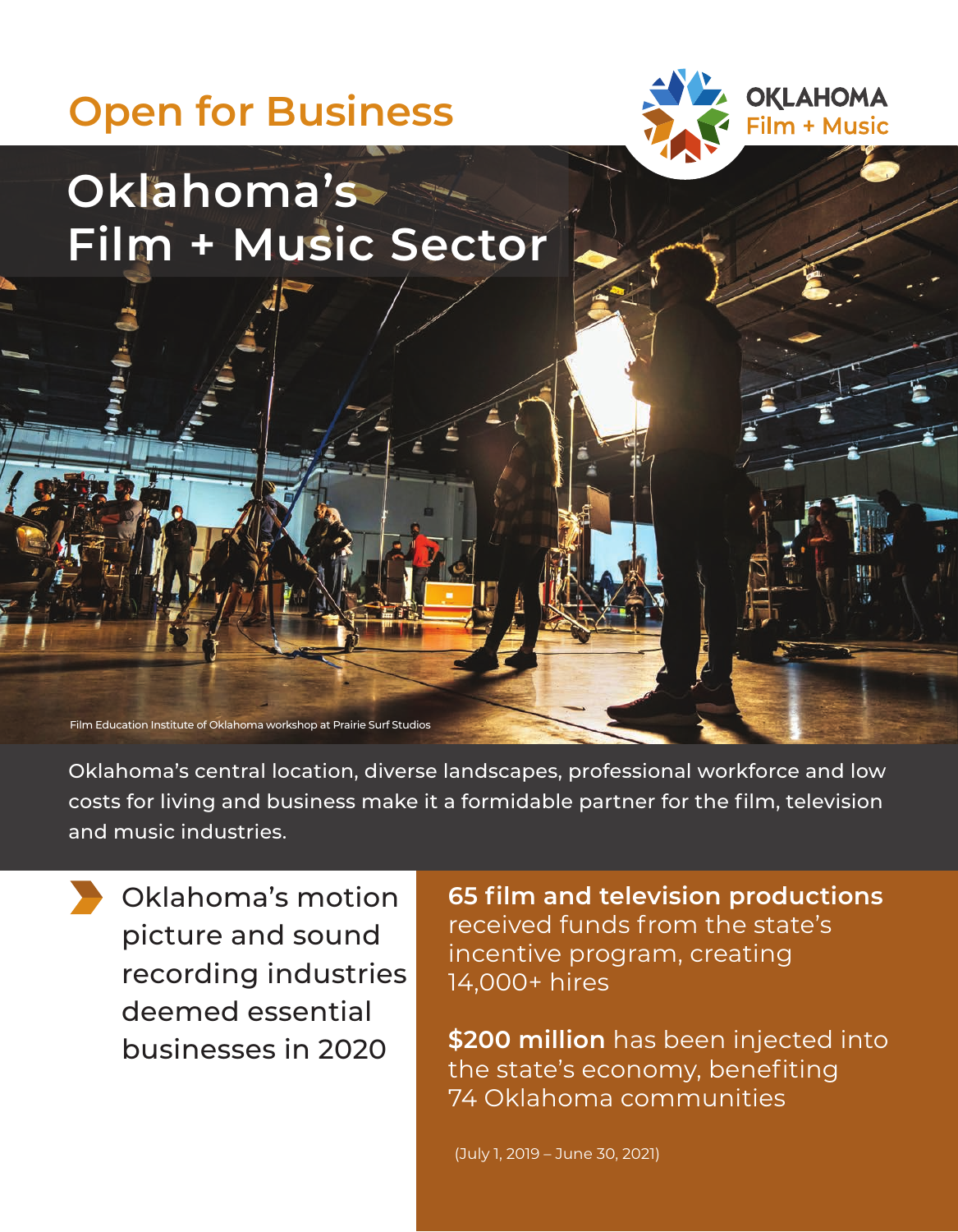# **OKLAHOMA Film + Television**

**Oklahoma City ranked #13** among big cities and **Tulsa ranked #5** among small cities/towns *(MovieMaker, 2022*)

Film and television production is emerging as one of Oklahoma's leading industries. While many films that get released both nationally and internationally in theaters or on streaming platforms are produced by some of Oklahoma's own talented content creators, other major motion pictures and television successes include A24's Academy Award-winning flm "Minari," Participant Media & Focus Features' "Stillwater," FX's television series "Reservation Dogs," Lionsgate's "American Underdog" and Apple's "Killers of the Flower Moon," to name a few.





#### **Oklahoma Rebate Program**

**Up to 38% cash rebate**, 20% base rebate for film and TV productions

Oklahoma continues to build on its competitive business landscape. In 2021, the Filmed in Oklahoma Act created one of the most competitive film incentives in the nation. Beginning at a 20% rebate, productions have the opportunity to earn a higher percentage by increasing production in the state.

Rebate uplifts:

- + 3% for 25% flmed in a rural county
- + 2% for 25% flmed in a small municipality
- + 5% for 25% flmed at an Oklahoma certifed soundstage
- + 2%-5% for TV productions
- + 5% for multi-flm deals
- + 3% for post-production, including music recording and licensing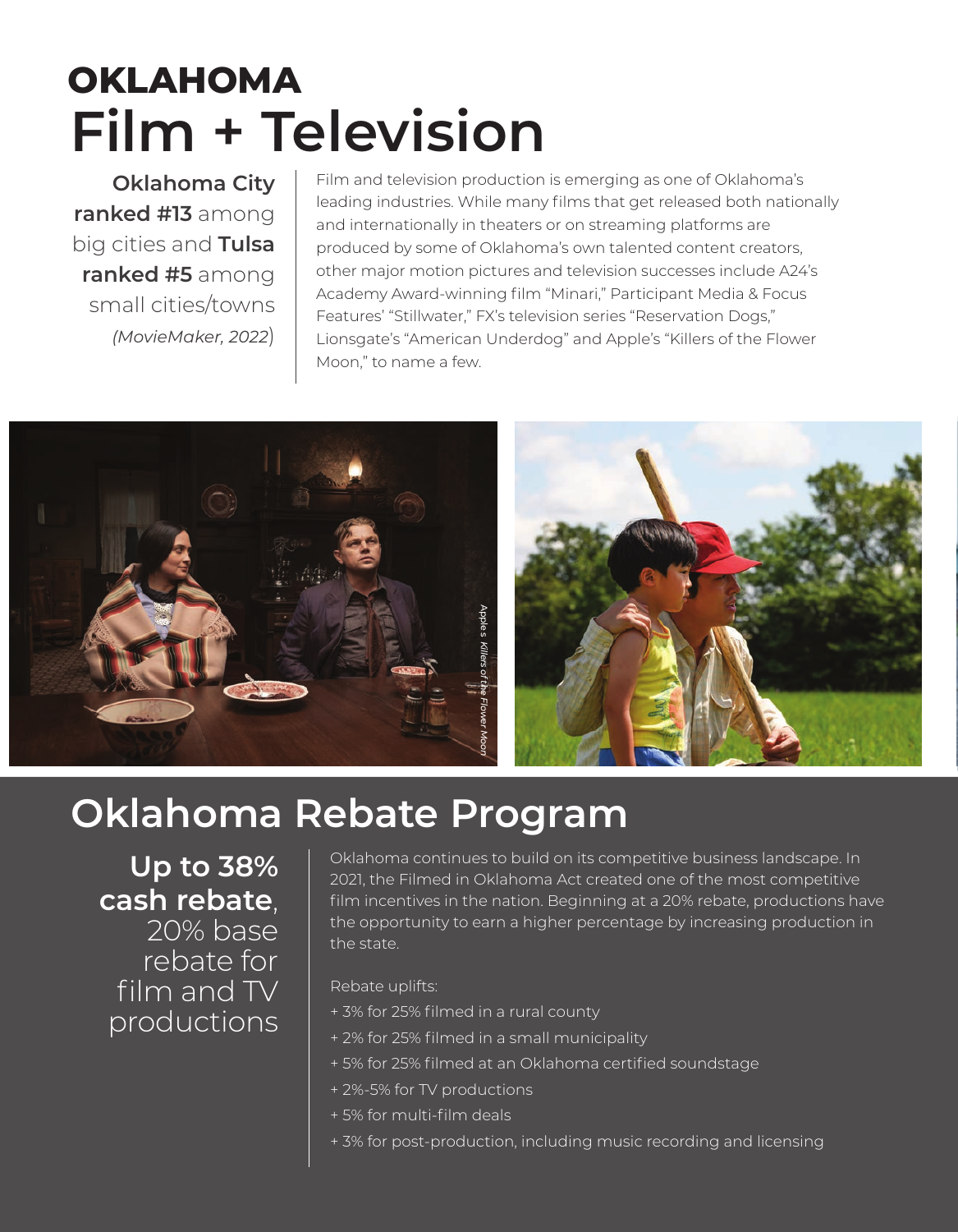# **OKLAHOMA Music**

**62% increase**  in Oklahoma's music business since 2014

Music has long been an integral part of the **Music Directories**<br> **CALL CALL PROPERTY** Oklahoma experience. From Garth Brooks to the Flaming Lips, Oklahoma is home to legendary and **2,200 local film**<br>and rising stars of all genres. Our growing music artists and music scene continues to garner national music scene continues to garner national and serve as jobs attention. Historic venues, state-of-the-art connectors. recording studios and talented music business professionals make Oklahoma the perfect place to create your next music project.

The Oklahoma Production and

Photo below: Score recording at Castle Row Studios





### **Business + Infrastructure**

**3 certifed soundstages with 1.3+ million square feet of stage facilities**  As a result of increased film and music productions, multiple private and public partnerships have been formed with local businesses and organizations investing in vital infrastructure and educational programs to further support the thriving film and music industries in Oklahoma.

- $\cdot$  New and expanding state of the art visual and audio post production facilities
- • 525+ registered companies in the Oklahoma Production Directory, including critical production needs (camera, grip & electric, catering)
- 730+ registered companies in Music Directory, including recording, tour and post-production services, and performance venues
- Business relocation and expansion opportunities available